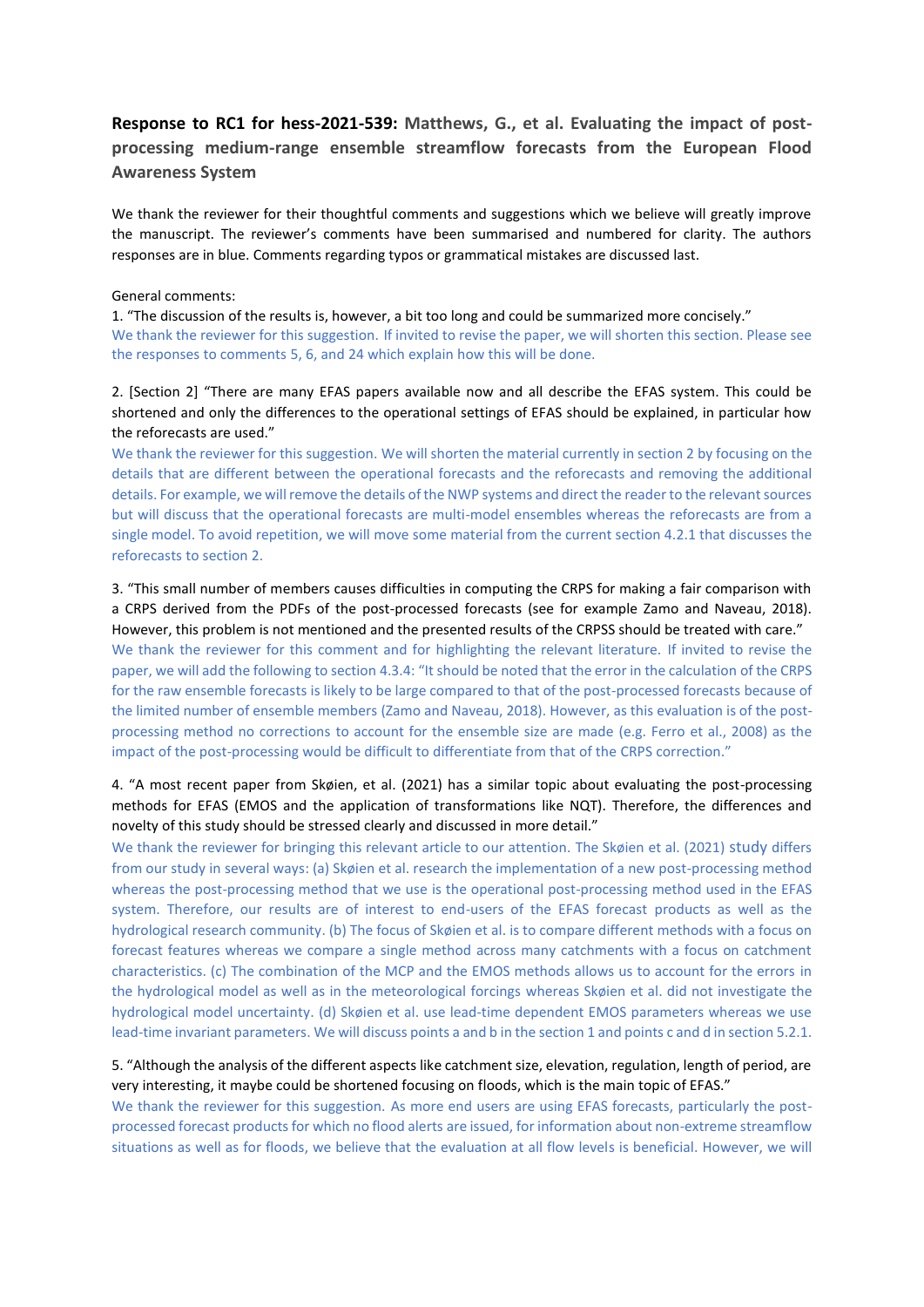shorten sections 5.2.1-5.2.3 by restructuring each section to remove repetition. For example, lines 1028-1032 and lines 1043-1045 make similar remarks so we will combine these comments.

# 6. "Also, the detailed analysis of the Nash-Sutcliffe (KGE) is maybe too long, since the results of the postprocessing methods are probabilistic and the KGE reduces the information content to the mean (median) of the Ensembles (or PDF)."

We will shorten section 5.1.1 by removing some of the specific quantitative detail. For example, on line 622 we will remove "where approximately 30\% of stations have an improved correlation of over 0.1". We will also remove repetitive descriptions of Fig. 5 (e.g. line 620). Additionally, we will reduce the discussion on the drift in β-values with lead-time by focusing only on the impact of non-stationarity.

#### Specific comments:

7. [Page 5, section 2] "Highlighting the differences between the operational setting of EFAS and the setting used in this study should be sufficient. More details can be found in many other papers." Please see the response to comment 2.

8. "However, the calibration period of the LISFLOOD model is missing. Is there an overlap between the period for calibrating the parameters of the hydrological model and the historical period p for the off-line calibration?" The calibration of LISFLOOD was performed over the period 1990 – 2017 using 6-hourly data where available (Mazzetti et al., 2021). Therefore, there is an overlap with the historic period, p. We will add this information to Section 2.

9. [Figure 1] "the index of the parameters  $\mu$  and Σ is  $\psi$ , whereas in the caption you use the index  $\Phi$ ." We thank the reviewer for highlighting this inconsistency. If invited to revise the paper, we will change the index of parameters  $\mu$  and  $\Sigma$  in the caption of Figure 1 to  $\psi$ .

10. "You mention several times (e.g. line 172, page 7) that the minimum for the off-line calibration is 2 years. However, for the fitting of the GPD you use 1000 values (page 9). So you will need more than 2 years?" If the length of the calibration timeseries for a station is only two years (less than 1000 data points) then the station is still calibrated but all data points will be tested as the break point. We will add this clarification to Section 3.3.1.

11. "I would suggest including a list of nomenclature, so you avoid repetitive descriptions like the tilde for the physical space (line 182, 204, 220, 340) and the definition of the timestep notation introduced on page 7 (lines 176-177)."

We will remove the repetitive descriptions and direct the readers to the notation section (Section 3.1).

12. [Line 172, page 7] "you write that the location parameter a is used for defining the breakpoint, but in Figure 2 the shape parameter c is used as breakpoint."

We thank the reviewer for highlighting this inconsistency. We will change the variable name for the breakpoint in Figure 2 to *a*.

#### 13. [Line 251, page 9] "you write about consistence between the 2 distributions. What does it mean? How do you check this?"

To create a smooth discharge distribution there must be no step change in the distribution at the breakpoint between the kernel density estimation and the Generalised Pareto Distribution (GPD). We will replace line 251 with "The scale parameter, b, is determined analytically by the constraint that the density distribution must be equal at the breakpoint for both the GPD and the KDE distributions."

#### 14. [Line 257, page 10] "the concentrated likelihood method is mentioned without any further explanation what this method does. Maybe some more details would be helpful."

The concentrated likelihood method requires one parameter, say *a*, to be expressed as a function of the other parameters, say *b* and *c*. The likelihood of *a* can then be calculated given the values of *b* and *c*. We will explain the concentrated likelihood method and how it is applied within the method.

15. [Lines 261-262] "Also, it is not clear for me how the GPD is weighted"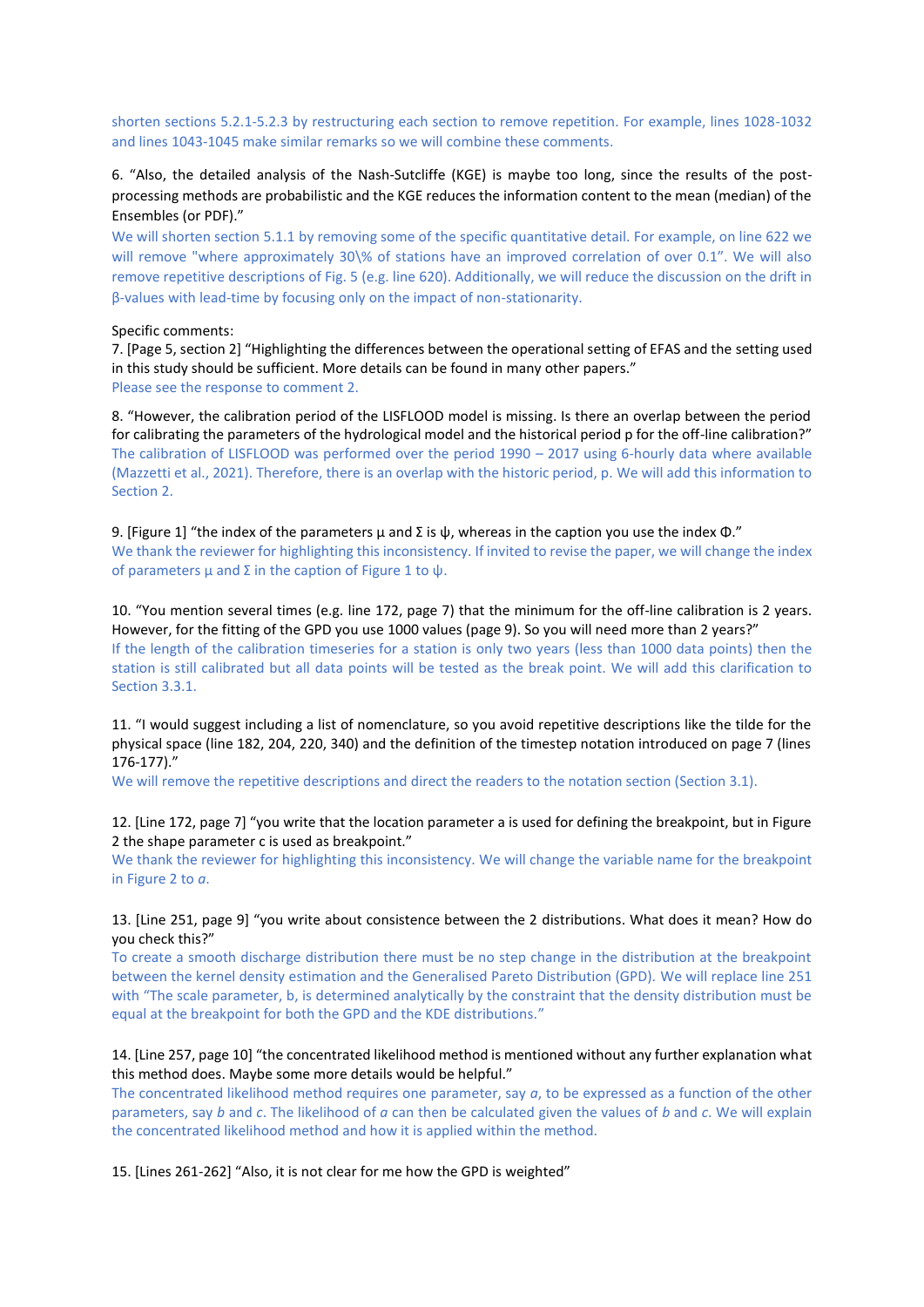Given that the total probability density must equal 1, the weighting of the kernel density part of the distribution is the value of the cumulative distribution function at the breakpoint, denoted F(a) and the weighting of the GPD part of the distribution is then 1-F(a). We will change lines 261-262 to "The likelihood function for the full distribution is the product of the likelihood function of the kernel density and the likelihood function of the GPD weighted by their contribution to the total density, F(a) and 1-F(a), respectively (MacDonald et al., 2011)."

16. [Lines 270-280, page 11] "Whereas the description of the linear approximation is maybe not necessary." We thank the reviewer for this suggestion. We will remove the detailed description of the linear approximation.

## 17. [Page 13] "it is not clear for me why you have observations (line 336) and water balance (line 337) for the period until t, but the forecasts (line 339) until t-1?"

We thank the reviewer for highlighting this ambiguity. The forecast that is produced at time *t* is the forecast that we are post-processing. Therefore, although observations and water balance values are available (in this idealised situation) for time *t* and can be used in the post-processing method, the forecast at time *t* cannot. To clarify this issue we will change line 335 to "As well as the current forecast produced at time t,  $x_t(t+1 : t+T)$ , the online correction requires the following input data from the recent period:".

## 18. [Line 411, page 16] "you write that a set of forecasts are used to estimate the two spread correction parameters. How did you choose the size of these sets of forecasts?"

The size of the set of forecasts is the number of forecasts available within the recent period. The length of the recent period, q=40, was determined using tuning experiments that were performed prior to the work of this study (Paul Smith, personal communication, September 25, 2020). We will explain this in the introduction to Section 3.4.

#### 19. [Figure 3] "In Figure 3 you write CRPS besides the legend bar, but it should be CRPSS?"

Figure 3 shows the CRPS of raw reforecasts with the water balance used as the "true" value. We use this metric as a measure of the meteorological error which is discussed within the results in Section 5.1.1. We will sign-post the reader to this results section to motivate the use of the CRPS.

## 20. [Line 483, page 19] "you write that only 11 reforecasts are available (I suppose this 11 comes from 40 days/7day x 2). The number 11 could be misleading, since it happens to coincide with the number of members mentioned in the next sentence"

We thank the reviewer for highlighting this ambiguity. We will replace line 483 with: "Whereas operationally daily forecasts for each day of the recent period are available, here only two reforecasts are available for each week of the recent period reducing the number of forecasts used to estimate the EMOS parameters from 40 to 11."

21. "Why do you fix it [q] to 40 days? Since there is this a discrepancy between the operational setting and this analysis anyhow, you could set q to a longer period to include more reforecasts (e.g. q=70 ~ 20 reforecasts)." We thank the reviewer for this comment. We chose not to extend the recent period to account for the reduced number of reforecasts to avoid seasonal variations in the EMOS parameters. will explain this in section 4.2.1.

## 22. [Line 486] "I don't understand why the mean discharge value is predicted for the previous 6 hours?"

In the EFAS 4 system the hydrological model, LISFLOOD calculates the discharge as the average over the previous 6 hours for both the water balance simulations and the forecasts. However, the post-processing is currently only performed at a daily timestep. Therefore, the 6-hourly modelled discharge values must be aggregated to a daily timestep. We will add this explanation to Section 4.2.1.

## 23. [Figure 11a] "The difference between the raw and the post-processed forecasts in Fig. 11a (mentioned on page 35, line 862) is very difficult to see and almost not visible."

We thank the reviewer for highlighting this issue. Line 862 discusses two peaks which are forecast by the raw forecasts but not the post-processed forecasts. If invited to revise the paper, we will highlight these two peaks using boxes (see Figure 1 below).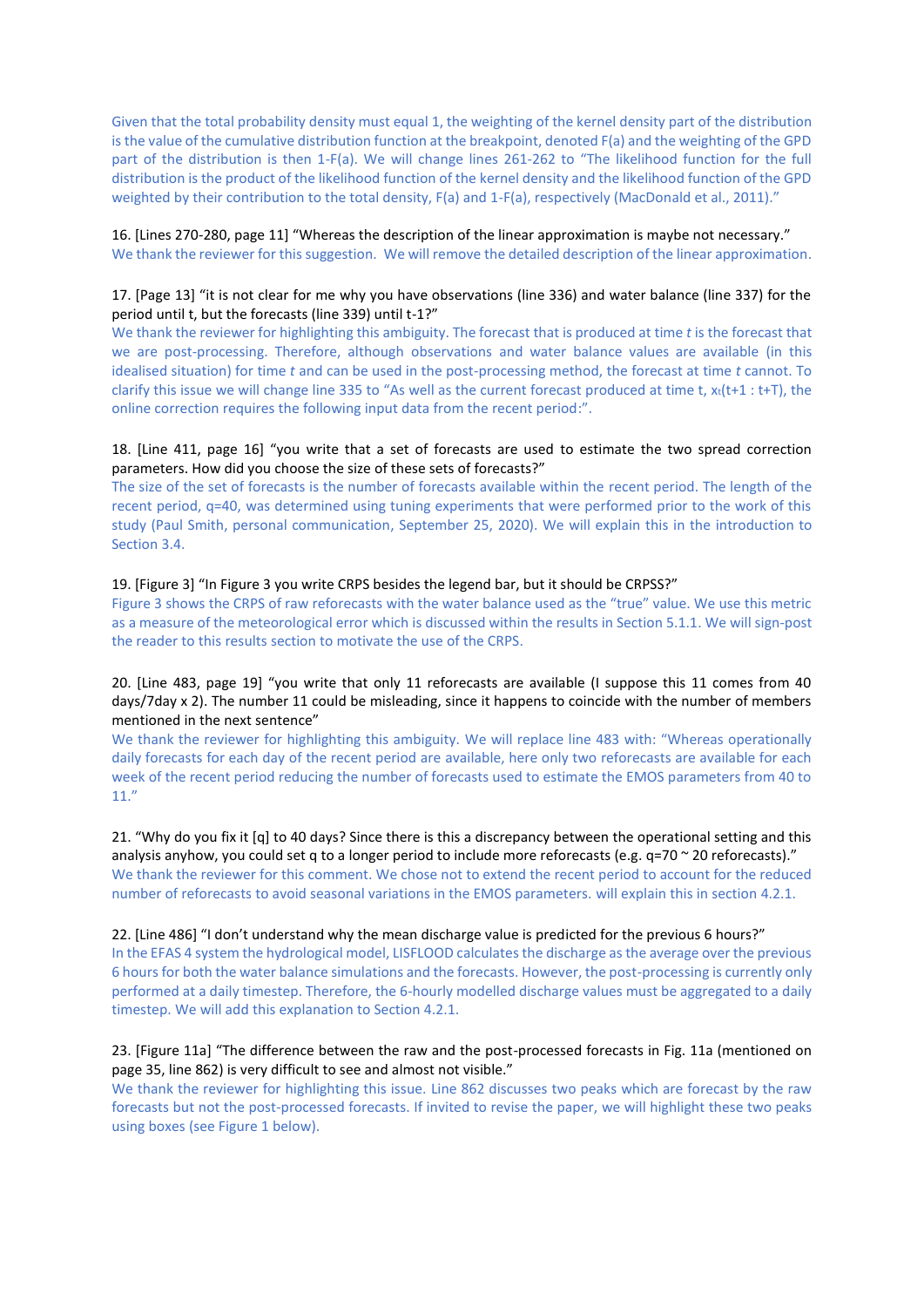

*Figure 1: Modified version of Figure 11a. The grey boxes highlight the two peaks discussed on line 862.*

24. [Page 41] "the paragraph from line 1004 – 1010 can be removed" If invited to revise the paper, we will remove this paragraph.

25. "I have some doubts about your suggestion that very short periods are sufficient (line 1045): the chance that such a short period will show the variability of the discharge needed for applying the NQT is rather small and the fitting of the GPD almost impossible. Consequently, the back-transformation of the variables from the Normal space will always produce poor and very unreliable results for floods."

We thank the reviewer for this comment. We will change the wording at line 1045 to "Although a full sensitivity analysis is beyond the scope of this study, these results suggest that very short time-series can be used, if necessary, to correct for consistent biases, although longer time-series are preferable. However, care should be taken when forecasting high flows since a short timeseries will not allow for a robust calculation of the upper tail of the discharge distribution (see Sect. 3.3.1) which will likely cause errors in the forecast probability distribution (Bogner et al., 2012)."

# 26. "The citation of Coccia (line 1135) is incomplete."

We thank the reviewer for this suggestion. We will correct this reference.

# 27. "Also, the term "Multi-Temporal" in combination with the MCP (MT-MCP) is mentioned only in line 153-154 and in the conclusions (line 1054), but is not explained."

We thank the reviewer for highlighting this missing explanation. We will add the following to the introduction (line 64): "The method discussed in this study is partially motivated by the Multi-Temporal Model Conditional Processor (MT-MCP, Coccia, 2011) which extends the original MCP method for application to multiple lead-times simultaneously."

## 28. Grammatical errors and typos

- a. "Line 349: …using a MCP method …"
- b. "Page 14, line 372: in the recent period …"
- c. "Line 880: …uncertainties show a small increase"
- d. "Line 1021 ..greater than.."

We thank the reviewer for highlighting these errors. We will correct these errors.

## References:

Zamo, M., Naveau, P. Estimation of the Continuous Ranked Probability Score with Limited Information and Applications to Ensemble Weather Forecasts. Math Geosci **50,** 209–234 (2018). https://doi.org/10.1007/s11004-017-9709-7)

Ferro, C.A.T., Richardson, D.S. and Weigel, A.P. (2008), On the effect of ensemble size on the discrete and continuous ranked probability scores. Met. Apps, 15: 19-24. <https://doi.org/10.1002/met.45>

Skøien, J. O., Bogner, K., Salamon, P., & Wetterhall, F. (2021). On the Implementation of Postprocessing of Runoff Forecast Ensembles, Journal of Hydrometeorology, 22(10), 2731-2749

Mazzetti, C., Decremer, D., Prudhomme, C. Challenges of the European Flood Awareness System (EFAS) hydrological calibration. Poster presented at: Joint Virtual Workshop on "Connecting global to local hydrological modelling and forecasting: scientific advances and challenges"; June 29, 2021; Online [Available: [https://events.ecmwf.int/event/222/overview\]](https://events.ecmwf.int/event/222/overview).